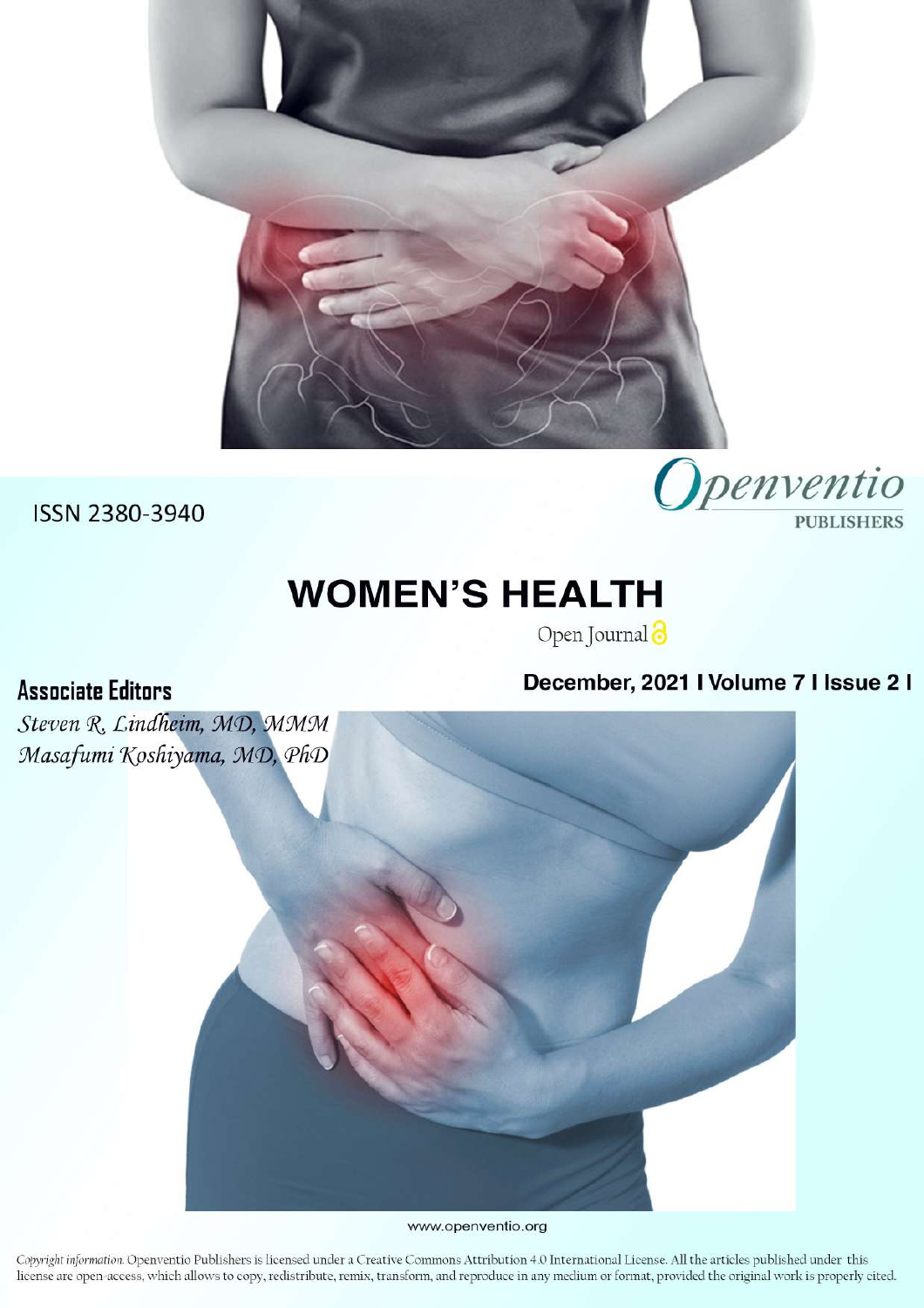**Open Journal**



# **CONTENTS**

# *Commentary*

| 1. Chronic-Pelvic-Pain-in-Women-Sharing-Interdisciplinary-Experience                                                                                                                 | $31 - 33$ |
|--------------------------------------------------------------------------------------------------------------------------------------------------------------------------------------|-----------|
| - Thomas Baptiste-Weiss and Beatrice Cuzin*                                                                                                                                          |           |
| <b>Commentary</b>                                                                                                                                                                    |           |
| 2. The Preventive Effect of Dietary Antioxidants on Viral Infection (Coronavirus Disease-2019,<br>Influenza and Human Papillomavirus) and the Development of Cervical Carcinogenesis | 34-37     |
| - Eri Ikuta, Masafumi Koshiyama*, Miwa Nakagawa, Ayumi Ono, Yumiko Watanabe,<br>Keiko Seki, Makiko Oowaki and Yuji Okuda                                                             |           |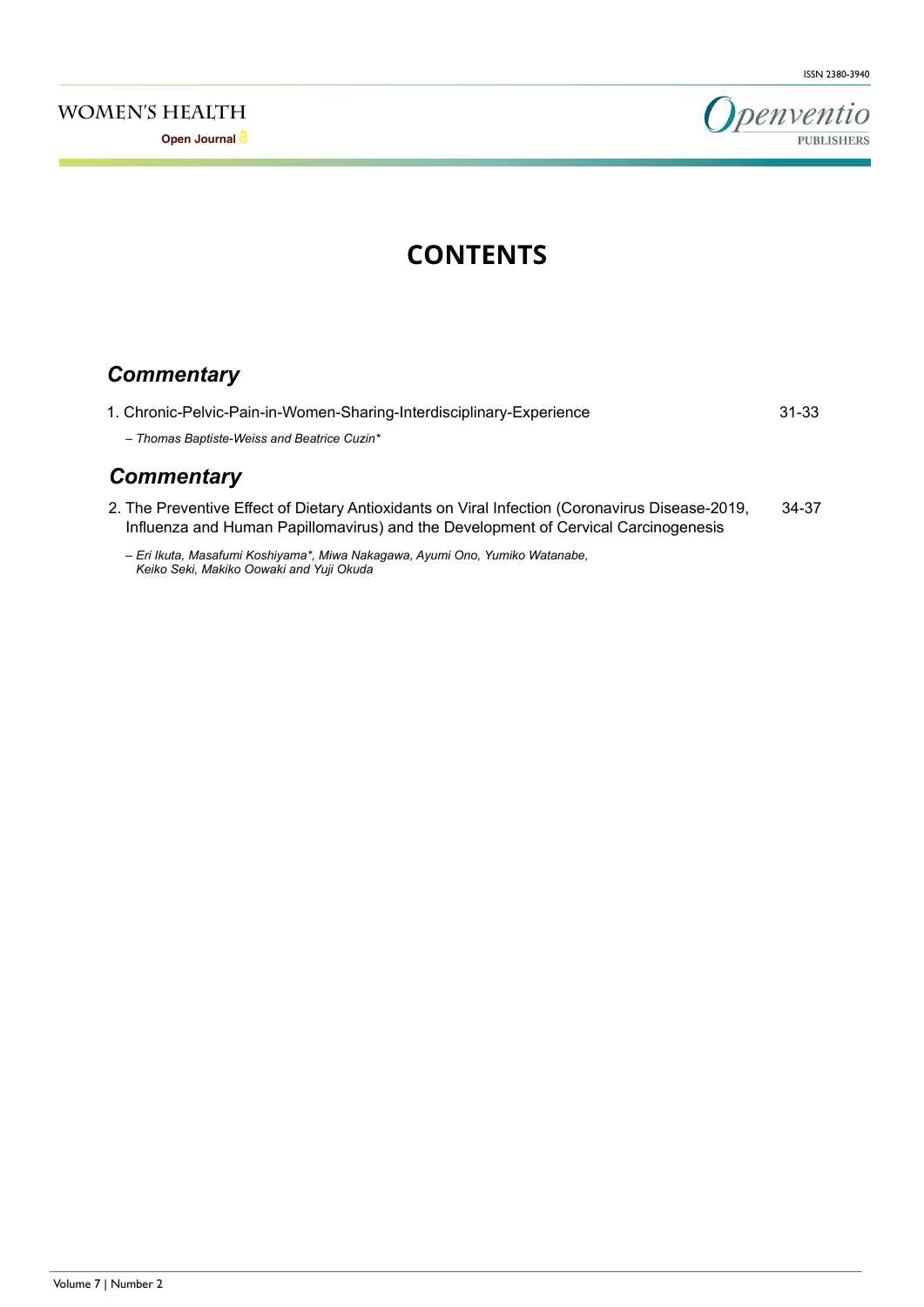

# **Chronic Pelvic Pain in Women: Sharing Interdisciplinary Experience** *Commentary*

#### **Thomas Baptiste-Weiss, BSc1 ; Beatrice Cuzin, MSc, MD2\***

*1 Osteopathic Therapist in Integrative and Alternative Medicine, Geneva, Switzerland 2 Department of Urology and Transplantation, E Herriot University Hospital, Lyon Cedex 69437, France*

#### *\* Corresponding author*

**Beatrice Cuzin, MSc, MD**

Department of Urology and Transplantation, E Herriot University Hospital, Lyon Cedex 69437, France; Tél. 04 72 11 11 40; E-mail: beatrice.cuzin@chu-lyon.fr

#### *Article information*

**Received:** September 26th, 2021; **Revised:** December 1st, 2021; **Accepted:** December 3rd, 2021; **Published:** December 7th, 2021

#### *Cite this article*

Baptiste-Weiss T, Cuzin B. Chronic pelvic pain in women: Sharing interdisciplinary experience. *Women Health Open J*. 2021; 7(2): 31-33. doi: [10.17140/WHOJ-7-144](http://dx.doi.org/10.17140/WHOJ-7-144)

### **INTRODUCTION**

Chronic pelvic pain (CPP) is a common, burdensome, and costly condition that disproportionately affects women. Touching an estimated more than 20% of people worldwide or approximate-ly [1](#page-3-0) in 7 women,<sup>1</sup> CPP is a common problem. In one study of reproductive-aged women in primary care practices, the reported prevalence rate of pelvic pain was 39%.<sup>2</sup> Of all referrals to gynecologists, 10% are for pelvic pain.<sup>3</sup>

Ten percent (10%) of the world's population - approximately 60 million people - endure chronic pain<sup>4</sup> and fairly reliable estimates in individual countries and regions indicate chronic pain prevalence closer to 20-25%.<sup>5,6</sup> Primary care facilities in Asia, Africa, Europe, and in the Americas have patients reporting persistent pain prevalence of 10-25%. Consistent estimates of chronic pain prevalence in the U.S. range from 12-25%, and a prevalence of 20% has been noted in Europe.[7](#page-4-4) The World Health Organization (WHO) has estimated that as many as 1 in 10 adult individuals are newly diagnosed with chronic pain each year.[8](#page-4-5)

Chronic pelvic pain differs from acute pelvic pain in several important ways. Acute pain typically arises from an inflammatory, infectious, or anoxic event or traumatic injury that resolves over time with treatment and recovery. When pain persists, a chronic stress phenotype may emerge and is characterized by a vicious cycle of physical and psychologic consequences. Prolonged activity restriction can lead to physical deconditioning. Continued fear, anxiety, and distress can lead to long-term psychosomatic deterioration and social isolation. Although mood symptoms are ubiquitous in chronic pain syndromes, criteria for major depression are met in approximately 12-33% of women across samples of women living with or seeking care for CPP.

Diagnosis and initial management of CPP in women are within the operative scope of specialists mainly in obstetrics and gynecology. In reality, the complexity of the muscular and osteopathic structures and pelvis innervation with the anatomical proximity of pelvic viscera means this condition frequently overlaps traditional medical specialties and could benefit from complementary medicine such as osteopathy, physiotherapy, or traditional Chinese medicine. A multidisciplinary approach which includes complementary and alternative medicine techniques in managing CPP in women seems to yield the best results.<sup>[9](#page-4-6)</sup> Although very few of these approaches have been evaluated in formal clinical trials so far, they have much to offer to those with chronic pain in terms of enhancing quality of life and pain-related coping, as well as reducing disability and pain-related interference with functioning.

### **CHRONIC PELVIC PAIN**

Because CPP is often multifactorial, most patients will have multiple pain generators and comorbid conditions. Although many conditions are associated with CPP, determining how pain changes with sexual activity, menstruation, urination, and defecation is a good starting point. Patients often focus on visceral etiologies, yet neuromuscular issues such as myofascial trigger points may be more common and are often overlooked.<sup>9</sup> Single-digit or swab palpation for tenderness of pelvic floor muscles, or palpation of the abdomen and the lower back, including the sacroiliac joints that generates pain can identify possible neuromuscular conditions. In one small study, pelvic floor muscle tenderness or a positive flexion, abduction, and external rotation test identified 85% of patients with chronic neuromuscular pelvic pain. Other clinical signs were statistically significantly associated with long-term pelvic chronic pain in women: these include suicidal risk, alcoholism, smoking, psychotropic drug use, psychosomatic and sleep disorders, post-traumatic stress disorder, vaginal discharge, pelvic pain, sexual disorders, diarrhea and chest pain.

A detailed medical history and physical examination, with particular attention to the abdominal and pelvic neuro musculo-

@Copyright 2021 by Cuzin B. This is an open-access article distributed under Creative Commons Attribution 4.0 International License (CC BY 4.0), which allows to copy, redistribute, remix, transform, and reproduce in any medium or format, even commercially, provided the original work is properly cited.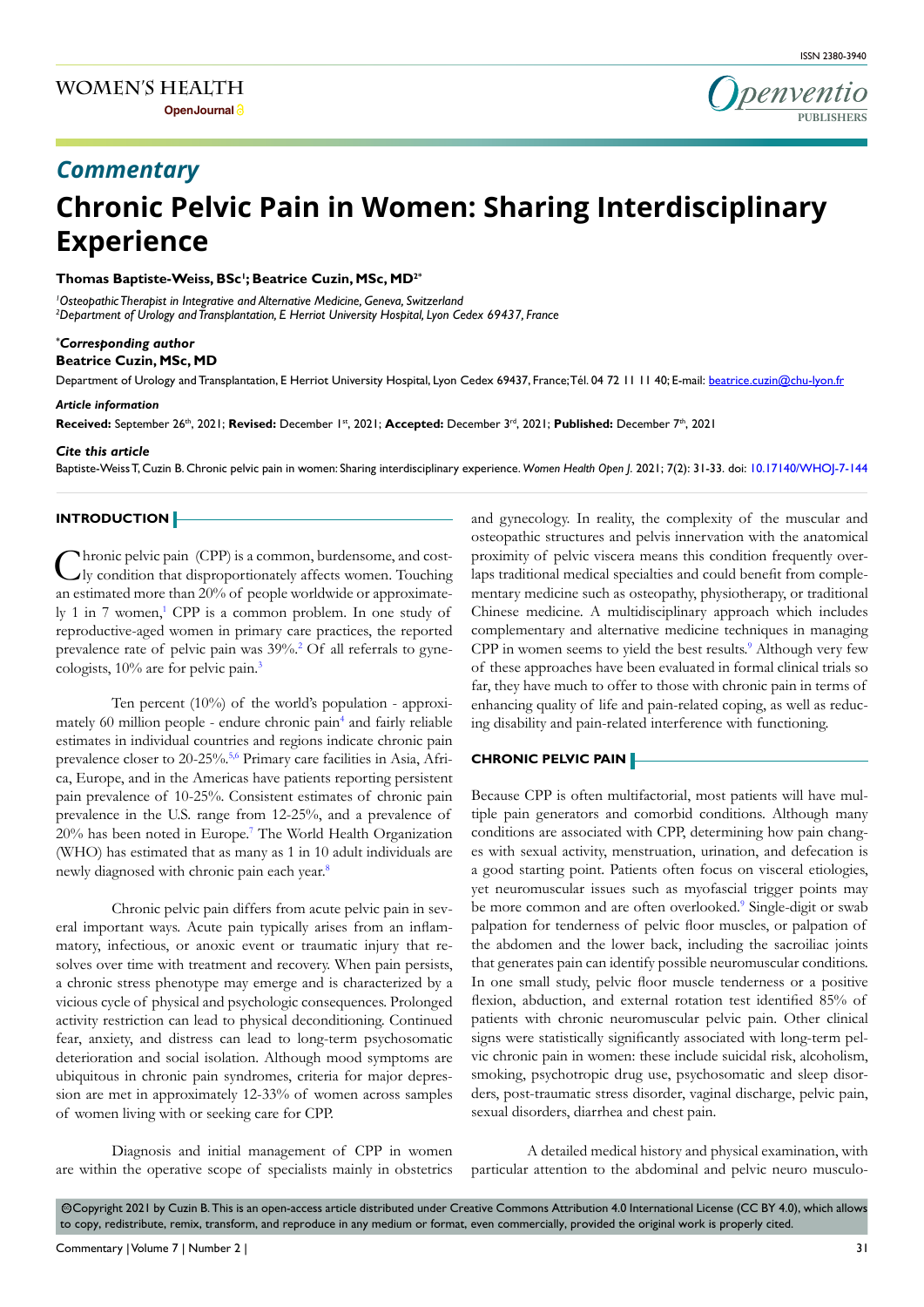

skeletal examination, are recommended for the evaluation of CPP. Subtle physical sensitivity that increase the likelihood of neuro musculoskeletal contributors to CPP include pelvic floor muscle tenderness and abdominal wall tenderness that stimulate a reaction of pain in the patient.

Psychosocial factors play a role in all types of pain and can affect symptom severity and prognosis. Pelvic pain and dyspareunia are more prevalent in women with a history of abuse, mental illness, lack of support, social stressors, and relationship discord. These comorbidities do not alter the visceral or neuro musculoskeletal pain generators but may worsen the associated symptom burden and psychological effects. Treating psychosocial factors as separate but equally important pain contributors can increase the woman's awareness of her conscious and unconscious perception of pain and facilitate her recovery. Female genital mutilations should not be forgotten during the process of diagnosis and treatment.

As follows, CPP should receive greater attention as a global health care priority for women, particularly in developing countries. In order to be able to provide adequate, inexpensive care and treatment for this condition, pain management must be recognized as a human right, and access to this care for vulnerable populations must be a priority. All health care systems must engage in their obligation to provide this access to all women.

The non-exhaustive list of pelvic pain disorders encompasses many conditions: dyspareunia, cystalgia, bladder hyperexcitability, coccygodynia, dysmenorrhea and hypofertility, interstitial cystitis, vulvodynia, endometriosis, pelvic floor tension, sacral pain, lumbar pain, inter-discal pain, abdominal pain, with associated symptoms such as insomnia, headaches, nausea, and gastro-intestinal dysfunctions, trauma (e.g. secondary to vaginal delivery), surgery (e.g. any abdominal wall incision including caesarean section), pelvic floor muscle pain syndrome, vaginal muscle spasms, neuralgia from nerve entrapment or irritation, pain arising from the lower part of the spine (e.g. from sprains, strains, fractures, degenerative disease, disc lesions), sacroiliac joint dysfunction, symphysis pubis dysfunction, coccygeal pain, piriformis syndrome, myofascial pain syndrome, and abdominal migraines.

#### **RECOMMENDATIONS**

The main recommendations for the management of pelvic pain vary from woman to woman depending on her personal life story. Recommendations are often based on listening to and understanding the needs of women with this complex condition. The time required to treat these women varies according to the time spent on clinical evaluation and the means available to physicians for their treatment. The cost of the consultation also rests a choice to be made regarding the spectrum of the general clinical evaluation and the orientations granted according to the location of the pathology. The total cost of care will differ from one country to another depending on the level of training of the caregivers and the treatments available. Practical assessment of pain levels measured by type, myofascial pain, medications and surgical interventions, principles of opioid management, increased use of magnetic resonance imaging (MRI), documentation of the extent of disease seen through surgery, non-conventional therapies (acupuncture, osteopathy, pelvic reducation through electrostimulation), access to multidisciplinary models of care with components of physiotherapy, posturology, psychological and psychiatric care for trauma, in conjunction with other medical disciplines, such as gynecology and anesthesia also play a significant role in the causal orientation of this type of pathology.

# **CONCLUSION**

The organization Formations Sans Frontières-International Health Care Education<sup>[10](#page-4-7)</sup> has been working since  $2004$  to sensitize health authorities as well as national and local associations to promote training in sexual and reproductive health.

Considering broad measures in favor of the creation of multidisciplinary teams through advanced training of health professionals in its sectors strengthens local capacities to ensure the management of this pathology.

The evidence-based literature on the treatment of CPP remains limited. The majority of treatments are too often focused on symptomatic pain relief, due to a lack of multidisciplinary working capacity of health care providers and financial resources for training and treatment. The approach to the treatment of chronic pelvic diseases should be focused on the pathology and the history of the person, taking into consideration the co-morbidity factors of the individual in their medical history and life circumstances. If, however, the origin of the pelvic pain remains unknown, it is recommended that the patient undergo further evaluation with alternative approaches such as osteopathy, traditional Chinese medicine, yoga, breathing exercises, hypnosis, and eye movement desensitization and reprocessing (EMDR) – especially if the case may be traumatic, following rape and/or abusive touching that is often perpetuated (and/or unspoken) during medical consultations.

Multidisciplinary management of chronic pain should be offered to women with CPP within the public health care system of each country. The strengthening of training programs for health care providers should be systematically considered in health care centers and should systematically include a program in medical and paramedical universities. Raising women's awareness from an early age through sex education campaigns in school programs is also essential to increasing early detection and improving treatment of this condition and to apply preventive measures such as training in posture, hygiene, exercise and breathing.

### **CONFLICTS OF INTEREST**

The authors declare that they have no conflicts of interest.

## **REFERENCES**

<span id="page-3-0"></span>1. Mathias SD, Kuppermann M, Liberman RF, Lipschutz RC, Stee-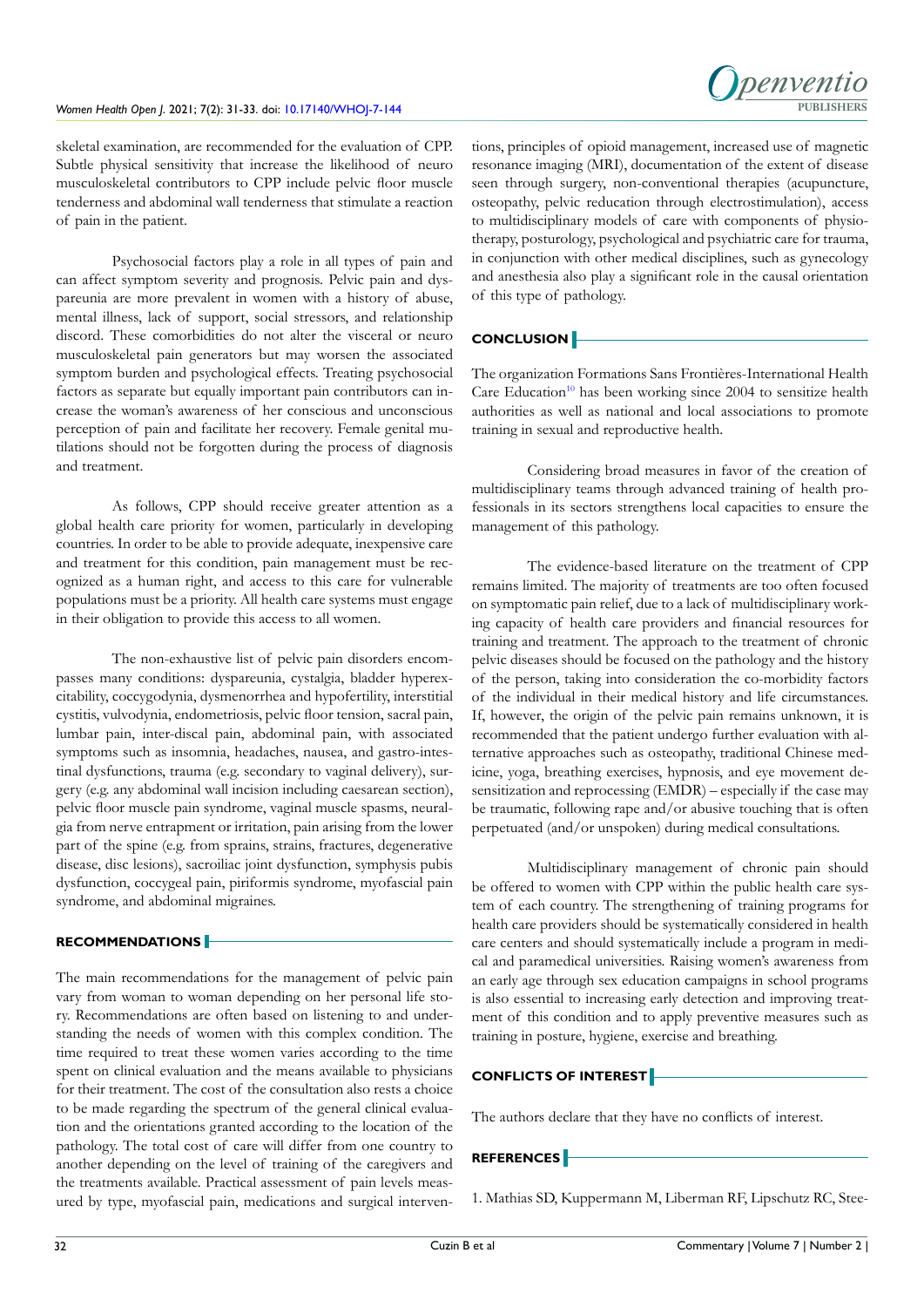# Women Health Open J. 2021; 7(2): 31-33. doi: [10.17140/WHOJ-7-144](http://dx.doi.org/10.17140/WHOJ-7-144) **PUBLISHERS**



ge JF. Chronic pelvic pain: prevalence, health-related quality of life, and economic correlates. *Obstet Gynecol*. 1996; 87(3): 321-327 doi: [10.1016/0029-7844\(95\)00458-0](http://doi.org/10.1016/0029-7844(95)00458-0)

<span id="page-4-0"></span>2. Jamieson DJ, Steege JF. The prevalence of dysmenorrhea, dyspareunia, pelvic pain, and irritable bowel syndrome in primary care practices. *Obstet Gynecol*. 1996; 87(1): 55-58. doi: [10.1016/0029-](http://doi.org/10.1016/0029-7844(95)00360-6) [7844\(95\)00360-6](http://doi.org/10.1016/0029-7844(95)00360-6)

<span id="page-4-1"></span>3. Reiter, RC. A profile of women with chronic pelvic pain. *Clin Obstet Gynecol.* 1990; 33(1): 130-136.

<span id="page-4-2"></span>4. Breivik H. International association for the study of pain. *Journal of Pain and Symptom Management*. 2002; 24(2): 97-101. doi: [10.1016/](http://doi.org/10.1016/S0885-3924(02)00465-7) [S0885-3924\(02\)00465-7](http://doi.org/10.1016/S0885-3924(02)00465-7)

<span id="page-4-3"></span>5. Gureje O, Von Korff M, Simon GE, Gater R. Persistent pain and well-being: A World Health Organization study in primary care. *JAMA*. 1998; 280(2): 147-151. doi: [10.1001/jama.280.2.147](http://doi.org/10.1001/jama.280.2.147)

6. Gureje O, Von Korff M, Simon GE, Gater R. Executive Sum-

mary and Highlights. 2006. Web site. [http://www.cdc.gov/nchs/](http://www.cdc.gov/nchs/data/hus/hus06.pdf) [data/hus/hus06.pdf.](http://www.cdc.gov/nchs/data/hus/hus06.pdf) Accessed September 25, 2021.

<span id="page-4-4"></span>7. Breivik H, Collett B, Ventafridda V, Cohen R, Gallacher D. Survey of chronic pain in Europe: prevalence, impact on daily life, and treatment. *Eur J Pain*. 2006; 10(4): 287-333. doi: [10.1016/j.](http://doi.org/10.1016/j.ejpain.2005.06.009) [ejpain.2005.06.009](http://doi.org/10.1016/j.ejpain.2005.06.009)

<span id="page-4-5"></span>8. International Association for the Study of Pain. Unrelieved pain is a major global healthcare problem. Web site. [http://www.iasp](http://www.iasp- pain.org/AM/Template.cfm?Section=Home&Template=/CM/ContentDisplay.cfm&ContentID=290)[pain.org/AM/Template.cfm?Section=Home&Template=/CM/](http://www.iasp- pain.org/AM/Template.cfm?Section=Home&Template=/CM/ContentDisplay.cfm&ContentID=290) [ContentDisplay.cfm&ContentID=2908.](http://www.iasp- pain.org/AM/Template.cfm?Section=Home&Template=/CM/ContentDisplay.cfm&ContentID=290) Accessed September 25, 2021.

<span id="page-4-6"></span>9. No authors listed. Chronic pelvic pain: ACOG practice bulletin, Number 218. *Obstet Gynecol*. 2020; 135(3): e98-e109. doi: [10.1097/](http://doi.org/10.1097/AOG.0000000000003716) [AOG.0000000000003716](http://doi.org/10.1097/AOG.0000000000003716)

<span id="page-4-7"></span>10. Our Work Promise To Uphold The Trust Placed. Web site. [www.fsf-ihce.africa.](http://www.fsf-ihce.africa) Accessed September 25, 2021.

Submit your article to this journal | https://openventio.org/submit-manuscript/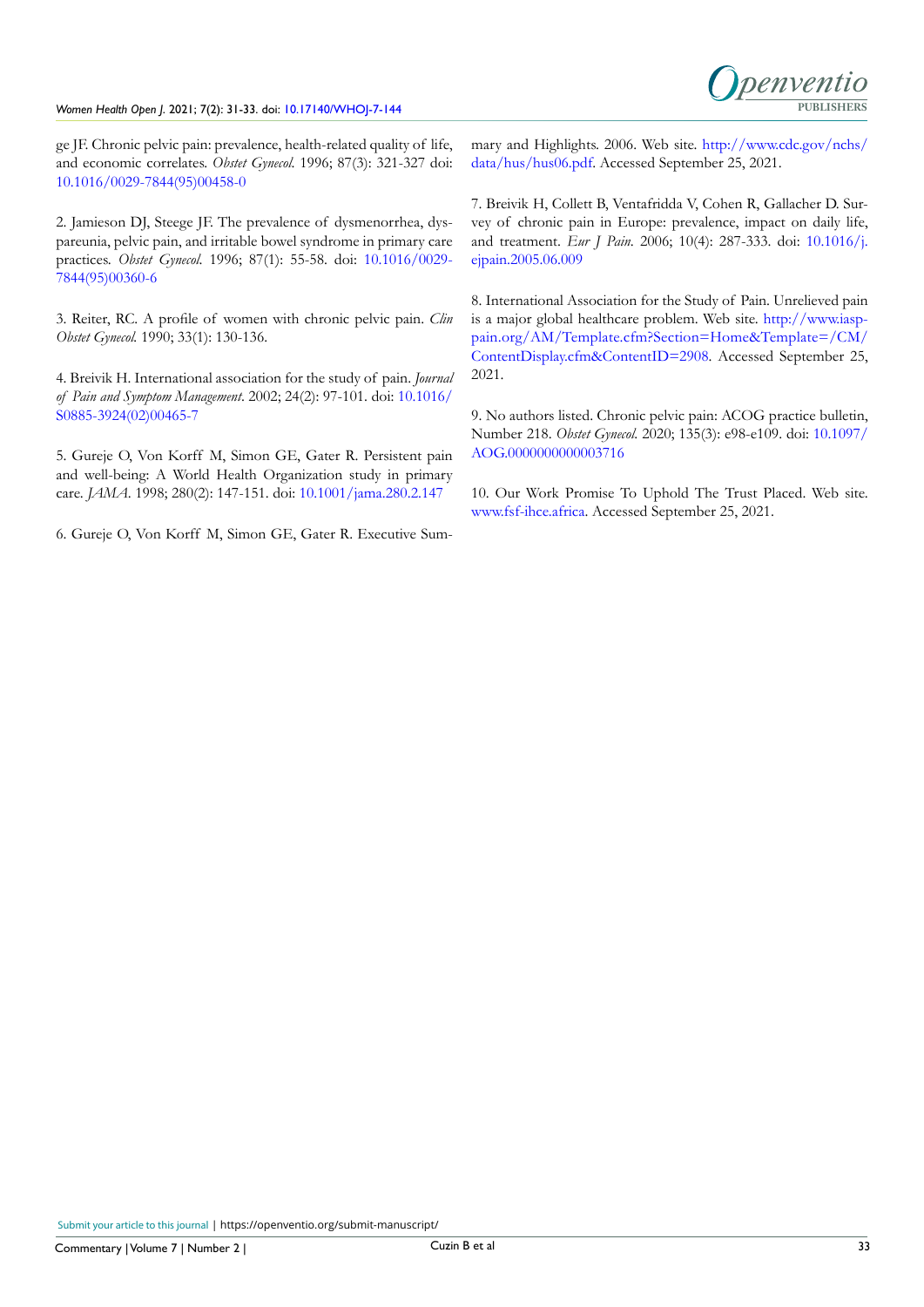# *Commentary*



# **The Preventive Effect of Dietary Antioxidants on Viral Infection (Coronavirus Disease-2019, Influenza and Human Papillomavirus) and the Development of Cervical Carcinogenesis**

Eri Ikuta, RN, MA'; Masafumi Koshiyama, MD, PhD<sup>2</sup>°; Miwa Nakagawa, RN, MA';Ayumi Ono, RN, MA';Yumiko Watanabe, CNM, MA<sup>2</sup>; **Keiko Seki, RN, MA1 ; Makiko Oowaki, CNM, PhD1 ; Yuji Okuda, MD,PhD3**

*1 Graduate School of Human Nursing, The University of Shiga Prefecture, 2500 Hassakacho, Hikone, Shiga 522-8533, Japan 2 Department of Women's Health, Graduate School of Human Nursing, The University of Shiga Prefecture, 2500 Hassakacho, Hikone, Shiga 522-8533, Japan 3 Okuda Clinic, 5-9 Honmachi, Youkaichi, Shiga 527-0012, Japan*

#### *\* Corresponding author*

#### **Masafumi Koshiyama, MD, PhD**

Professor, Department of Women's Health, Graduate School of Human Nursing, The University of Shiga Prefecture, 2500 Hassakacho, Hikone, Shiga 522-8533, Japan; Tel. +81-749-28-8664; Fax +81-749-28-9532; E-mail: koshiyamam@nifty.com

#### *Article information*

**Received:** December 3rd, 2021; **Revised:** December 10th, 2021; **Accepted:** December 10th, 2021; **Published:** December 14th, 2021

#### *Cite this article*

Ikuta E, Koshiyama M, Nakagawa M, et al. The preventive effect of dietary antioxidants on viral infection (coronavirus disease-2019, Influenza and human papillomavirus) and the development of cervical carcinogenesis. *Women Health Open J*. 2021; 7(2): 34-37. doi: [10.17140/WHOJ-7-145](http://dx.doi.org/10.17140/WHOJ-7-145)

Viral infections cause the production of radicals and reactive oxygen species (ROS) in cells. Disbalance between ROS generation and elimination results in oxidative stress. Oxidative stress plays an important role in pathogenesis.<sup>1</sup> Thus, oxidative processes cause virus replication in infected cells, decrease cell proliferation and induce cell apoptosis,<sup>2</sup> leading to chain reactions and subsequently damaging the cells of organisms.<sup>3</sup> In contrast, an antioxidant is any substance that significantly inhibits or delays the oxidation of a substance.<sup>[4](#page-6-3)</sup> The role of antioxidants is also to complete chain reactions and prevent the damage of cellular components due to free radicals and associated chemical reactions[.3,4](#page-6-2)  Beck also insisted that the antioxidant selenoenzyme, glutathione peroxidase-1, was found to be critically important, as glutathione peroxidase knockout mice developed myocarditis, when infected with a benign strain of myocarditis.<sup>5</sup> This work points to the importance of host nutrition in not only optimizing the host immune response, but also preventing viral mutations that could increase viral pathogenesis.

Coronaviruses (CoVs) are single-stranded ribonucleic acid (RNA) viruses which cause respiratory, gastrointestinal, he-patic and neurologic disease.<sup>[6](#page-6-5)</sup> Above all, coronavirus disease-2019 (COVID-19) disease began to spread from Wuhan, China, in De-cember 2019.<sup>[7,8](#page-6-6)</sup> On March 11, 2020, the World Health Organization (WHO) announced the world wide COVID-19 pandemic only 2-months after the official disclosure from the Chinese government. Oxidative stress and lipid oxidation are involved in the pathogenesis of COVID-19-related pulmonary damage.<sup>9</sup>

Curcumin, a polyphenol (one of antioxidants), has been shown to target multiple signaling molecules while also demonstrating activity at the cellular level, which has helped to support its multiple health benefits.<sup>10</sup> Moreover, curcumin has been reported to bind to severe acute respiratory syndrome coronavirus-2 (SARS-CoV-2); the virus that causes COVID-19 target receptor.<sup>11</sup> Curcumin could therefore be a potential treatment option for patients with COVID-19[.12](#page-7-0) In addition, it has been reported that the combination of vitamin C, curcumin and glycyrrhizic acid, promotes the production of interferons and regulates the inflammatory response, suggesting that the combination of these compounds may be useful in modulating the immune response to counteract the SARS-CoV-2 infections.[13](#page-7-1) Vitamin D induces cathelicidins and defensins which can lower viral replication rates and reduce concentrations of pro-inflammatory cytokines, which produce the inflammation that injures the lining of the lungs, leading to pneumonia, as well as increase the concentrations of anti-inflammatory cytokines can also reduce risk of infection.[14](#page-7-2) Therefore, vitamin D can reduce risk of viral infection. Grant et al<sup>14</sup> suggested that vitamin D supplementation may decrease the risk of contracting influenza and COVID-19 infections. In a nutritional protocol for COVID-19 patients, the supplementation of 25-hydroxyvitamin D  $(25(OH)D)$  is planned.<sup>[15](#page-7-3)</sup>

De Alencar et al<sup>16</sup> reported a double-blind, randomized, placebo-controlled trial with N-acetylcysteine (NAC) as an antioxidant for the treatment of severe acute respiratory syndrome caused by COVID-19. However, no difference was observed in secondary endpoints between 67 patients in the placebo group and

© Copyright 2021 by Koshiyama M. This is an open-access article distributed under Creative Commons Attribution 4.0 International License (CC BY 4.0), which allows to copy, redistribute, remix, transform, and reproduce in any medium or format, even commercially, provided the original work is properly cited.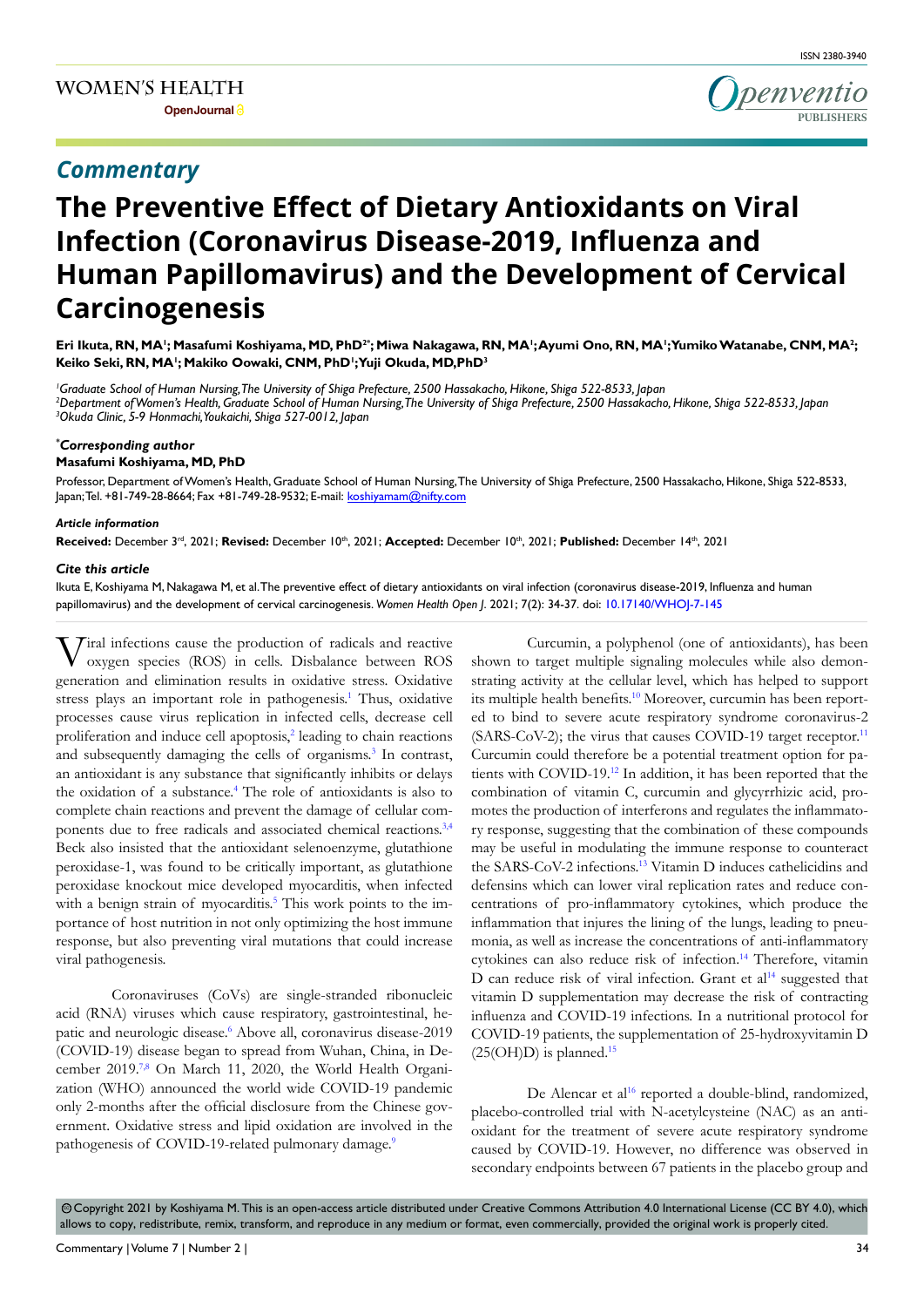

68 patients in the NAC group. Thus, the administration of NAC in high doses did not affect the evolution of severe COVID-19.

It has been reported that influenza virus (IV) infection also leads to the induction of oxidative stress or ROS damage and the development of the clinical outcome.<sup>17</sup> Mouse models and cell lines infected with IVs showed the enhanced ROS levels, together with an imbalance of antioxidant protection.<sup>18,19</sup> These models indicated the relevance of the redox homeostasis induced by IVs.<sup>20</sup> During IV infection, the cellular metabolism of the host cells could be affected, leading to the dysregulation of redox homeostasis. Antioxidant therapies have been proposed to decrease the viral load and counteract the lung injuries caused by the overproduction of ROS induced by viruses.<sup>21</sup> Some antioxidants are effective in this protection against infection through the nuclear erythroid 2-related factor 2 (NrF2) pathway.<sup>[22](#page-7-9)</sup> However, the direct clinical use of antioxidation drugs for IV-infected patients has never been reported.

Persistent infection by high-risk human papillomavirus ([HPV] types 16, 18, 31, 33, 35, 39, 45, 51, 52, 56, 58, 59 and 68) genotypes has been recognized as a necessary step in the development, maintenance, and progression of cervical intraepithelial neoplasia (CIN) and cervical cancer.<sup>[23](#page-7-10)</sup>

HPV is a small, non-enveloped deoxyribonucleic acid (DNA) virus that infects the skin or vaginal mucosal cells[.24](#page-7-11) The circular, double-stranded viral genome is approximately 8-kb in length.

During recent decades, the important role of antioxidants in preventing the development of cervical carcinogenesis has been received much attention.[25,26](#page-7-12) Antioxidants can act as efficient scavengers of free radicals and oxidants to prevent free-radical damage to DNA[.27](#page-7-13) Moreover, if free radicals and oxidants are not neutralized by antioxidant molecules, the inflammatory processes caused by HPV infection could lead to extensive damage to DNA proteins[.28](#page-7-14) The major product of DNA oxidation is also correlated with increased HPV infection, viral-host integration, and the development of dysplasia.<sup>[29](#page-7-15)</sup> Thus, apoptosis is hindered by the disruption of many regulator pathways, which results in altered cellular proliferation.<sup>[30](#page-7-16)</sup>

Different antioxidants may have differing abilities to intervene in the natural history of cervical diseases associated with HPV infection. The intake of caroteroids may inhibit early events of cervical cancer development (HPV infection ).<sup>31,32</sup> The intake of vitamin A and D may also inhibit early events (from HPV infection to the development of CIN 1)[.33-36](#page-7-18) The intake of folate was reported to potentially inhibit the events from HPV infection to the development of various grades of CIN.<sup>37-39</sup> Furthermore, the intake of vitamin C and E may widely inhibit cervical cancer development (from HPV infection to the development of CIN 1, 2 and 3, as well as cervical cancer)[.23,](#page-7-10)[40-42](#page-8-1) However, the intake of antioxidants cannot inhibit cervical cancer development without chemotherapy and radiation therapy[.26](#page-7-19)

We suggest that the intake of antioxidants may prevent both RNA and DNA virus infection and persistent infection. However, we do not consider them to be sufficiently effective for the treatment of advanced stage disease.

#### **CONFLICTS OF INTEREST**

The authors declare that they have no conflicts of interest.

### **REFERENCES**

<span id="page-6-0"></span>1. Kuzmenko YV, Smirnova OA, Ivanov AV, Strarodubova ES, Karpov VL. Nonstructural protein 1 of trick-borne encephalitis virus induces oxidative stress and activates antioxidant defense by the Nrf2/ARE pathway. *Intervirology*. 2016; 59: 111-117. doi: [10.1159/000452160](http://doi.org/10.1159/000452160)

<span id="page-6-1"></span>2. Hejrati A, Nurzadeh M, Ruham M. Association of coronavirus pathogencity with the level of antioxidants and immune system. *J Family Med Prim Care*. 2021; 10: 609-614. doi: [10.4103/jfmpc.jf](http://doi.org/10.4103/jfmpc.jfmpc_1007_20)[mpc\\_1007\\_20](http://doi.org/10.4103/jfmpc.jfmpc_1007_20)

<span id="page-6-2"></span>3. Salehi I, Martorell M, Arbiser JL, et al. Antioxidants: Positive or negative actors? *Biomolecules.* 2018; 8: 124. doi: [10.3390/](http://doi.org/10.3390/biom8040124) [biom8040124](http://doi.org/10.3390/biom8040124)

<span id="page-6-3"></span>4. Young I, Woodside J. Antioxidants in health and disease. *J Clin Pathol*. 2001; 54: 176-186. doi: [10.1136/jcp.54.3.176](http://doi.org/10.1136/jcp.54.3.176)

<span id="page-6-4"></span>5. Beck MA. Antioxidants and viral infections: host immune response and viral pathogenicity. *J Am Coll Nutr*. 2001; 20: 384S-388S. doi: [10.1080/07315724.2001.10719172](http://doi.org/10.1080/07315724.2001.10719172)

<span id="page-6-5"></span>6. Wu D, Wu T, Liu Q, Yang Z. The SARS-CoV-2 outbreak: What we know. *Int J Infect Dis.* 2020; 94: 44-48. doi: [10.1016/j.](http://doi.org/10.1016/j.ijid.2020.03.004) [ijid.2020.03.004](http://doi.org/10.1016/j.ijid.2020.03.004)

<span id="page-6-6"></span>7. Huang C, Wang Y, Li X, et al. Clinical features of patients infected with 2019 novel coronavirus in Wuhan, China. *Lancet*. 2020; 395: 497-506. doi: [10.1016/S0140-6736\(20\)30183-5](http://doi.org/10.1016/S0140-6736(20)30183-5)

8. Zhu N, Zhang, D, Wang W, et al. A novel coronavirus from patients with pneumonia in China, 2019. *N Engl J Med*. 2020; 382(8): 727-733. doi: [10.1056/NEJMoa2001017](http://doi.org/10.1056/NEJMoa2001017)

<span id="page-6-7"></span>9. Lapenna D. Antioxidant therapy in coronavirus disease 2019: The crucial trole of early treatment and antioxidant typology. *Clin Infect Dis*. 2021. doi: 10.1093/cid/ciab055

<span id="page-6-8"></span>10. Hewlings S, Kalman DS. Curcumin: A review of its effects on human health. *Foods*. 2017; 6: 92. doi: [10.3390/foods6100092](http://doi.org/10.3390/foods6100092)

<span id="page-6-9"></span>11. Utomo RY, Ikawati M, Meiyanto E. Revealing the potency of citrus and galangal constituents to halt SARS-CoV-2 infection. *Preprints.* 2020; 2: 1-8. doi: [10.20944/preprints202003.0214.v1](http://doi.org/10.20944/preprints202003.0214.v1)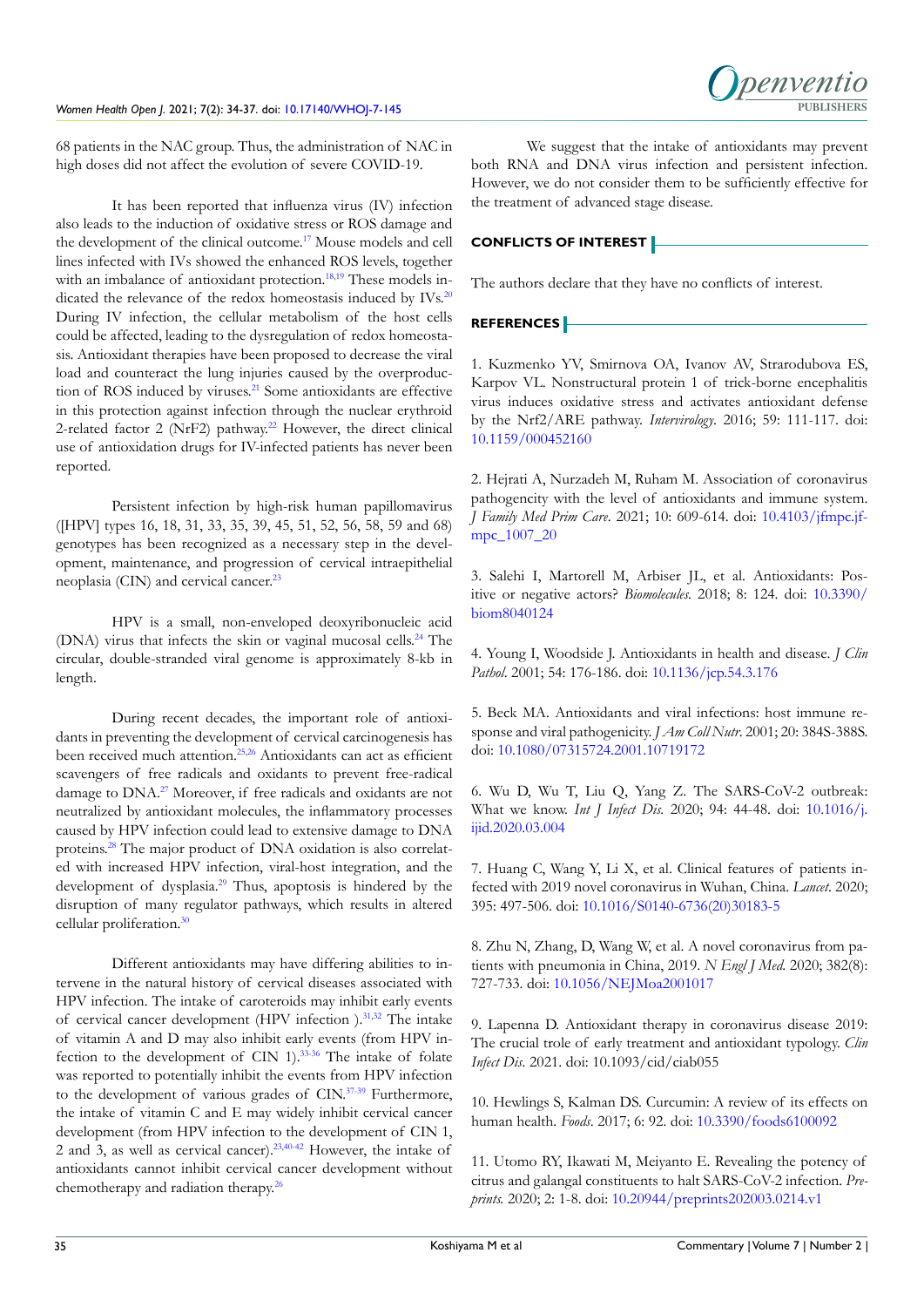#### Women Health Open J. 2021; 7(2): 34-37. doi: [10.17140/WHOJ-7-145](http://dx.doi.org/10.17140/WHOJ-7-145)



<span id="page-7-0"></span>12. Lammi C, Arnoldi A. Food-derived antioxidants and COV-ID-19. *J Food Biochem*. 2021; 45: e13557. doi: [10.1111/jfbc.13557](http://doi.org/10.1111/jfbc.13557)

<span id="page-7-1"></span>13. Chen L, Hu C, Hood M, et al. A novel combination of vitamin C, curcumin and glycyrrhizic acid potentially regulates immune and inflammatory response associated with coronavirus infections: A perspective from system biology analysis. *Nutrients.* 2020; 12: 1193. doi: [10.3390/nu12041193](http://doi.org/10.3390/nu12041193)

<span id="page-7-2"></span>14. Grant WB, Baggerly CA, Lahore H. Evidence that vitamin D supplementation could reduce risk of influenza and COVID-19 infections and deaths. *Nutrients*. 2020; 12: 988. doi: [10.3390/](http://doi.org/10.3390/nu12040988) [nu12040988](http://doi.org/10.3390/nu12040988)

<span id="page-7-3"></span>15. Caccialanza R, Laviano A, Lobascio F, et al. Early nutritional supplementation in non-critically ill patients hospitalized for the 2019 novel coronavirus disease (COVID-19): Rationale and feasibility of a shared pragmatic protocol. *Nutrition*. 2020; 74: 110835. doi: [10.1016/j.nut.2020.110835](http://doi.org/10.1016/j.nut.2020.110835)

<span id="page-7-4"></span>16. De Alencar JCG, Moreira CL, Miller AD, et al. Double-blind, ransomized, placebo-controlled trial with N-acetylcysteine for treatment of severe acute respiratory syndrome caused by COV-ID-19. *Clin Infect Dis*. 2021; 72: e736-e741. doi: [10.1093/cid/](http://doi.org/10.1093/cid/ciaa1443) [ciaa1443](http://doi.org/10.1093/cid/ciaa1443)

<span id="page-7-5"></span>17. Chen KK, Minakuchi M, Wuputra K, et al. Redox control in the pathophysiology of influenza virus infection. *BMC Microbiology*. 2020; 20: 1-22. 214. doi: [10.1186/s12866-020-01890-9](http://doi.org/10.1186/s12866-020-01890-9)

<span id="page-7-6"></span>18. Amatore D, Sgarbanti R, Aquilano K, et al. Influenza virus replication in lung epithelial cells depends on redox-sensitive pathways activated by NOX4-derived ROS. *Cell Microbiol*. 2015; 17: 131-145. doi: [10.1111/cmi.12343](http://doi.org/10.1111/cmi.12343)

19. Yes S, Lowther S, Stambas J. Inhibition of reactive oxygen species production ameliorates inflammation induced by influenza A viruses via upregulation of SOCS1 and SOCS3. *J Virol.* 2015; 89: 2672-2683. doi: [10.1128/JVI.03529-14](http://doi.org/10.1128/JVI.03529-14)

<span id="page-7-7"></span>20. Laghlali G, Lawlor KE, Tate MD. Die another way: Interplay between influenza A virus. *Viruses*. 2020; 12: 401. doi: [10.3390/](http://doi.org/10.3390/v12040401) [v12040401](http://doi.org/10.3390/v12040401)

<span id="page-7-8"></span>21. Fraternale A, Paoletti MF, Casabianca A, et al. Antiviral and immunomodulatory properties of new pro-glutathione (GSH) molecules. *Curr Med Chem*. 2006; 13: 1749-1755. doi: [10.2174/092986706777452542](http://doi.org/10.2174/092986706777452542)

<span id="page-7-9"></span>22. Lee C. Therapeutic modulation of virus-induced oxidative stress via the nrf-dependent antioxidative pathway. *Oxid Med Cell Longev*. 2018; 2018: 6208067. doi: [10.1155/2018/6208067](http://doi.org/10.1155/2018/6208067)

<span id="page-7-10"></span>23. Koshiyama M, Nakagawa M, Ono M. The preventive effect of dietary antioxidants against cervical cancer versus the promotive effect of tabacco smoking. *Healthcare*. 2019; 7: 1-6. doi: [10.3390/](http://doi.org/10.3390/healthcare7040162)

#### [healthcare7040162](http://doi.org/10.3390/healthcare7040162)

<span id="page-7-11"></span>24. World Health Organization (WHO). Human Papillomavirus (HPV). Web site. [https://www.who.int/teams/health-product-pol](https://www.who.int/teams/health-product-policy-and-standards/standards-and-specifications/vaccine-s)[icy-and-standards/standards-and-specifications/vaccine-standard](https://www.who.int/teams/health-product-policy-and-standards/standards-and-specifications/vaccine-s)[ization/human-papillomavirus](https://www.who.int/teams/health-product-policy-and-standards/standards-and-specifications/vaccine-s). Accessed August 17, 2021.

<span id="page-7-12"></span>25. Guo L, Zhu H, Lin C, et al. Associations between antioxidant vitamins and the risk of invasive cervical cancer in Chinese women: A case-control study. *Sci Rep*. 2015; 5: 13607. doi: [10.1038/](http://doi.org/10.1038/srep13607) [srep13607](http://doi.org/10.1038/srep13607)

<span id="page-7-19"></span>26. Koshiyama M. The effects of the dietary and nutrient intake on gynecologic cancer. *Healthcare*. 2019; 7: 1-23. doi: [10.3390/health](http://doi.org/10.3390/healthcare7030088)[care7030088](http://doi.org/10.3390/healthcare7030088)

<span id="page-7-13"></span>27. Salganik RI. The benefits and hazards of antioxidants: Controlling apoptosis and other protective mechanisms in cancer patients and the human population. *Am Coll Nutr*. 2001; 20: 464S-472S. doi: [10.1080/07315724.2001.10719185](http://doi.org/10.1080/07315724.2001.10719185)

<span id="page-7-14"></span>28. Eiserich, JP, van der Vliet A, Handelman GJ, Halliwell B, Cross CE. Dietary antioxidants and cigarette smoke-induced biomolecular damage: A complex interaction. *Am J Clin Nutr*. 1995; 62: 1490S-1500S. doi: [10.1093/ajcn/62.6.1490S](http://doi.org/10.1093/ajcn/62.6.1490S)

<span id="page-7-15"></span>29. Visalli G, Riso R, Facciolà A, et al. Higher levels of oxidative DNA damage in cervical cells are correlated with the grade of dysplasia and HPV infection. *J Med Virol*. 2016; 88: 336-344. doi: [10.1002/jmv.24327](http://doi.org/10.1002/jmv.24327)

<span id="page-7-16"></span>30. Kgatle MM, Spearman CW, Kalla AA, Hairwadzi HN. DNA oncogenic virus-induced oxidative stress, genomic damage, and aberrant epigenetic alterations. *Oxid Med Cell Longev.* 2017; 2017: 3179421. doi: [10.1155/2017/3179421](http://doi.org/10.1155/2017/3179421)

<span id="page-7-17"></span>31. Giuliano AR, Siegel EM, Roe DJ, Ferreira S, Baggio ML, Galan L, et al. Dietary intake and risk of persistent human papillomavirus (HPV) infection: The Ludwig-McGill HPV Natural History Study. *J Infect Dis*. 2003; 188: 1508-1516. doi: [10.1086/379197](http://doi.org/10.1086/379197)

32. Sedjo RL, Roe DJ, Abrahamsen M, et al. Vitamin A, carotenoids, and risk of persistent oncogenic human papillomavirus infection. *Cancer Epidemiol Biomarkers Prev*. 2002; 11: 876-884.

<span id="page-7-18"></span>33. Yeo AS, Schiff MA, Montoya G, Masuk M, van Asselt-King L, Becker TM. Serum micronutrients and cervical dysplasia in Southwestern American Indian women. *Nutr Cancer*. 2000; 38: 141-150. doi: [10.1207/S15327914NC382\\_1](http://doi.org/10.1207/S15327914NC382_1)

34. Zhang YY, Lu L, Abliz G, Mijit F. Serum carotenoid, retinol and tocopherol concentrations and risk of cervical cancer among Chinese women. *Asian Pac Cancer Prev*. 2015; 16: 2981-2986. doi: [10.7314/apjcp.2015.16.7.2981](http://doi.org/10.7314/apjcp.2015.16.7.2981)

35. Huang X, Chen C, Zhu F, et al. Association between dietary